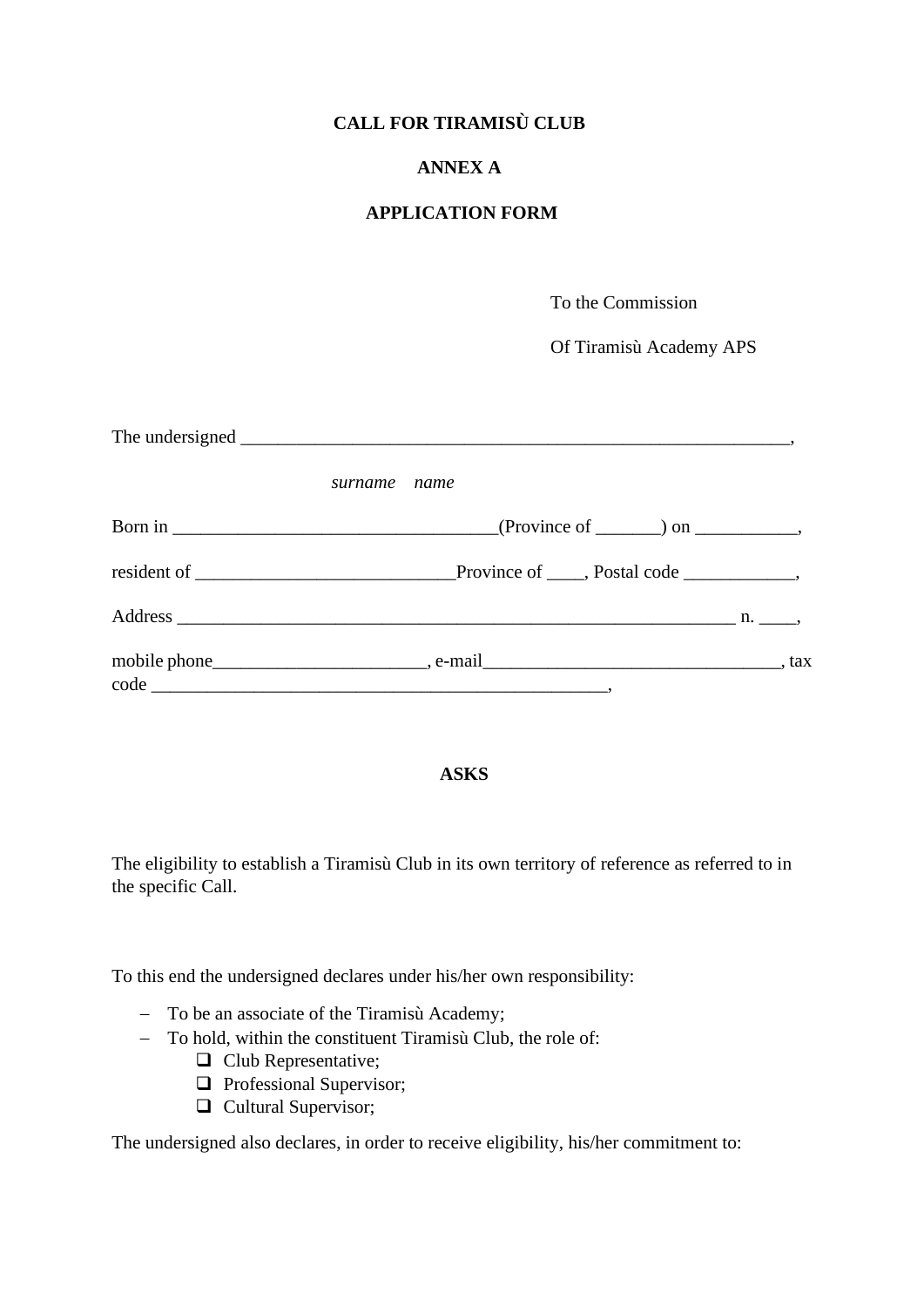- a. To act as a point of reference for the associates in the designated area and enforce the Charter;
- b. To comply with the guidelines and regulations communicated by the Academy;
- c. Propose to the Academy the programme of planned initiatives by 31 January of each year;
- d. To carry out coherent initiatives approved by the Academy with quality and according with the aims of the Charter;
- e. To implement coherent initiatives to increase the associate base in the designated area;
- f. To create a list of the associates of the Academy who actively participate in the life of the Club;
- g. Upon specific proxy and authorization of the Academy Board of Directors, to represent the Academy in events, television or radio programs, committees or other working groups;
- h. To draw up by 31 december of each year an annual report on the initiatives organized by the Club;

The undersigned undertakes to specify:

- − The name of the Representative and of the Supervisors of the constituent Club:
	- Club Representative:
	- Professional Supervisor:
	- Cultural Supervisor:
- − Country, Region and Province of the constituent Club:

The undersigned undertakes, at the request of the Tiramisù Academy Association to carry out the following procedure, to submit a copy of the documentation proving the declaration made.

\_\_\_\_\_\_\_\_\_\_\_\_\_\_\_\_\_\_\_\_\_\_\_\_\_\_\_\_\_\_\_\_\_\_\_\_\_\_\_\_\_\_\_\_\_\_\_\_\_\_\_\_\_\_\_\_\_\_\_\_\_\_\_\_\_\_\_\_

Under penalty of exclusion, the following documentation is attached:

- 1. The Curriculum Vitae of the Representative and of the Supervisors;
- 2. Letter/s of endorsement, if available.

*Place, date* \_\_\_\_\_\_\_\_\_\_\_\_\_\_\_

*In Witness*

*The Representative* \_\_\_\_\_\_\_\_\_\_\_\_\_\_\_\_\_\_\_\_\_\_

*The Professional Supervisor* \_\_\_\_\_\_\_\_\_\_\_\_\_\_\_\_\_\_\_\_\_\_

*The Cultural Supervisor* \_\_\_\_\_\_\_\_\_\_\_\_\_\_\_\_\_\_\_\_\_\_